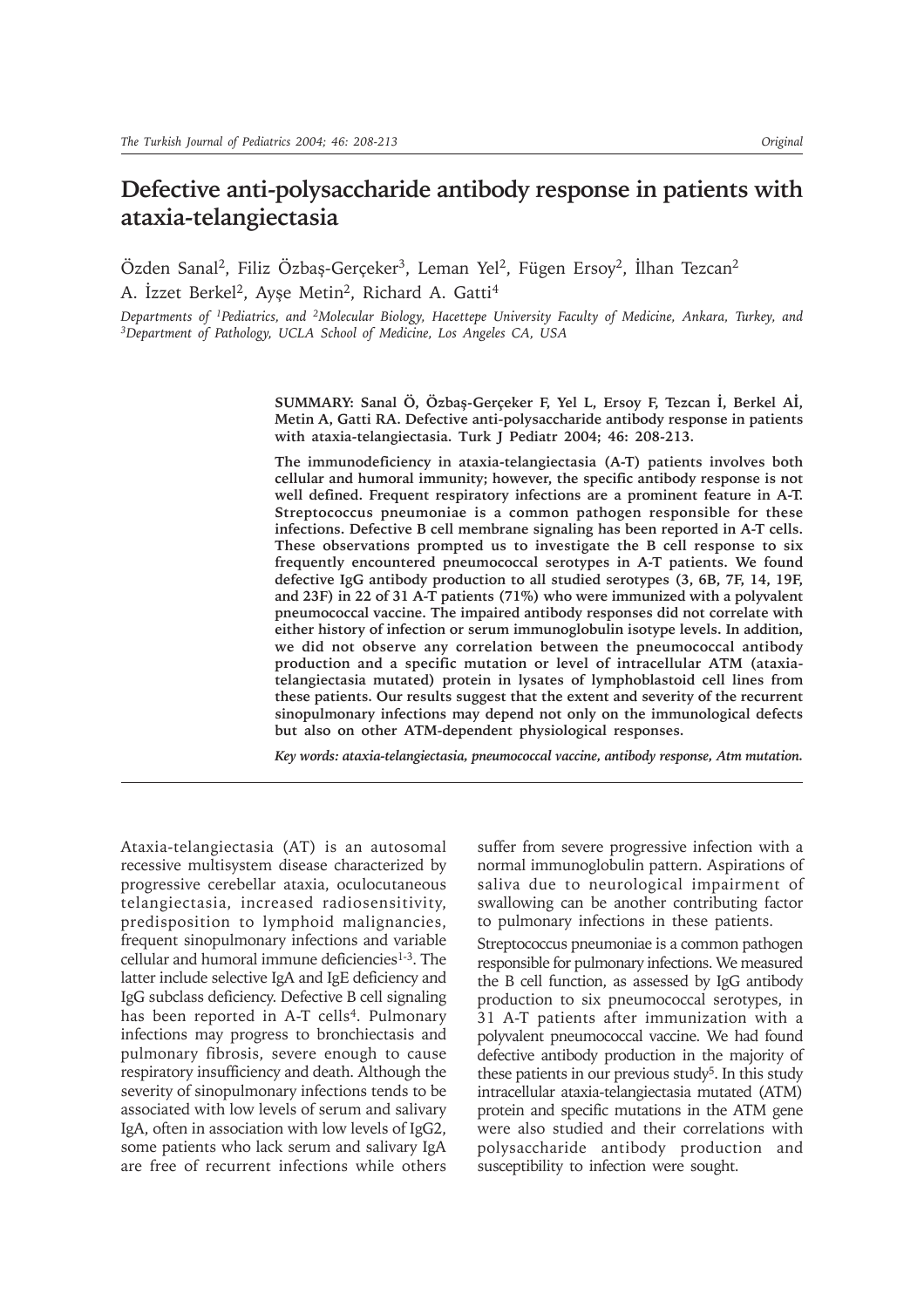#### **Material and Methods**

#### *Patients*

This study included 31 patients (age range 4- 20 years) with a classical phenotype of A-T, diagnosed and followed up at the Immunology Unit, Hacettepe University Children's Hospital, Ankara, using a research protocol approved by the institutional Ethical Committee. "Excess recurrent infections" was defined as more than eight upper respiratory tract infections or at least four episodes of sinusitis per year with or without lower respiratory tract infections and bronchiectasis. All patients had normal serum IgG levels. They were immunized with a polyvalent pneumococcal vaccine (Pneumo 23, Pasteur Merieux) containing  $25 \mu$ g of purified type-specific capsular polysaccharide antigen for each of 23 pneumococcal serotypes. Blood was drawn before and four weeks after immunization. All serum samples were stored at –80°C until used.

Serum immunoglobulin isotypes were measured by nephelometry and IgG subclasses by radial imunodiffusion (The Binding Site, Birmingham, England). Serum Ig levels of patients were compared with age-matched values of Turkish children  $(\pm 2SD$  for IgG, IgM, IgA and  $\pm 3SD$  values for IgG subclasses were taken as normal ranges).

# *Anti-pneumococcal polysaccharide antibody (Ab) determination*

IgG antibody levels to six common pneumococcal serotypes [(3,7F, strong immunogenic), (14,19F, intermediate immunogenic), (6B, 23F, weak immunogenic)] were measured by ELISA in preand postimmunization serum samples. Microtiter plates were coated with capsular polysaccharide antigens provided from American Type Culture Collection, ATCC, Rockville, MD. All serum samples were preincubated overnight with CWPS [species-specific pneumococcal common cell wall polysaccharide (C-polysaccharide purified by Statens Serum Inst. Denmark)] to eliminate the antibodies to cell wall polysaccharides. Antibody concentrations were expressed as the percentage of reference serum, the hyperimmune plasma pool, (AS Pneumococcal Reference serum FDA7 CBER, Bethesda, MD) in units per ml where the reference plasma pool represents 100 U/ml for each serotype. Based on the results obtained from 40 age-matched, healthy controls from the same ethnic group, a post vaccination IgG antibody titer

of 10-20 U/ml to each serotype was considered to be weakly positive and of ≥20 U/ml to be positive antibody response.

#### *ATM Mutation and protein analyses*

ATM mutation analyses were performed in the Department of Pathology, UCLA School of Medicine, Los Angeles CA, USA, and were identified by either protein truncation testing or single strand conformational polymorphism screening, followed by DNA sequencing<sup>6-9</sup>. Intracellular ATM protein levels were determined by Western blotting of lysates form lymphoblastoid cell lines7.

Statistical analyses were performed by  $\chi^2$  and Fisher exact  $\chi^2$  tests.

### **Results**

Of 31 patients immunized with a polyvalent pneumococcal vaccine, 22 showed an impaired polysaccharide antibody response with either no detectable antibody or with antibody titers below the cut-off range for a positive response. Nine patients (29%) had a positive antibody response to at least one serotype: 5 patients (16%) responded to one serotype; 1 patient (3%) responded to two serotypes; 2 patients (6%) responded to four serotypes; and 1 patient (3%) responded to 6 serotypes (Table I). Patients were categorized into three groups according to their antibody response profile: Group I: Patients with a positive antibody response at least to one serotype; Group II. Patients with a negative, yet detectable, antibody response to at least one serotype; and Group III: Patients with no detectable antibody. Correlations were sought between antibody production and the following parameters: 1) infection susceptibility, 2) ATM mutations, 3) ATM protein, 4) disease progression, and 5) cancer susceptibility.

#### *1. Infection susceptibility*

Recurrent infections were common in all three groups: 33% in Group 1,44% in Group II, and 100% in Group III. Although the frequency in Group III appeared to be higher, the total number of patients was low. One patient from Group I (Pt 3), two from Group II (Pts 10,17), and one from Group III (Pt 4) experienced recurrent severe pulmonary infections at an early age which resulted in bronchiectasis. Antibody production did not correlate with serum IgA or IgG2 deficiency.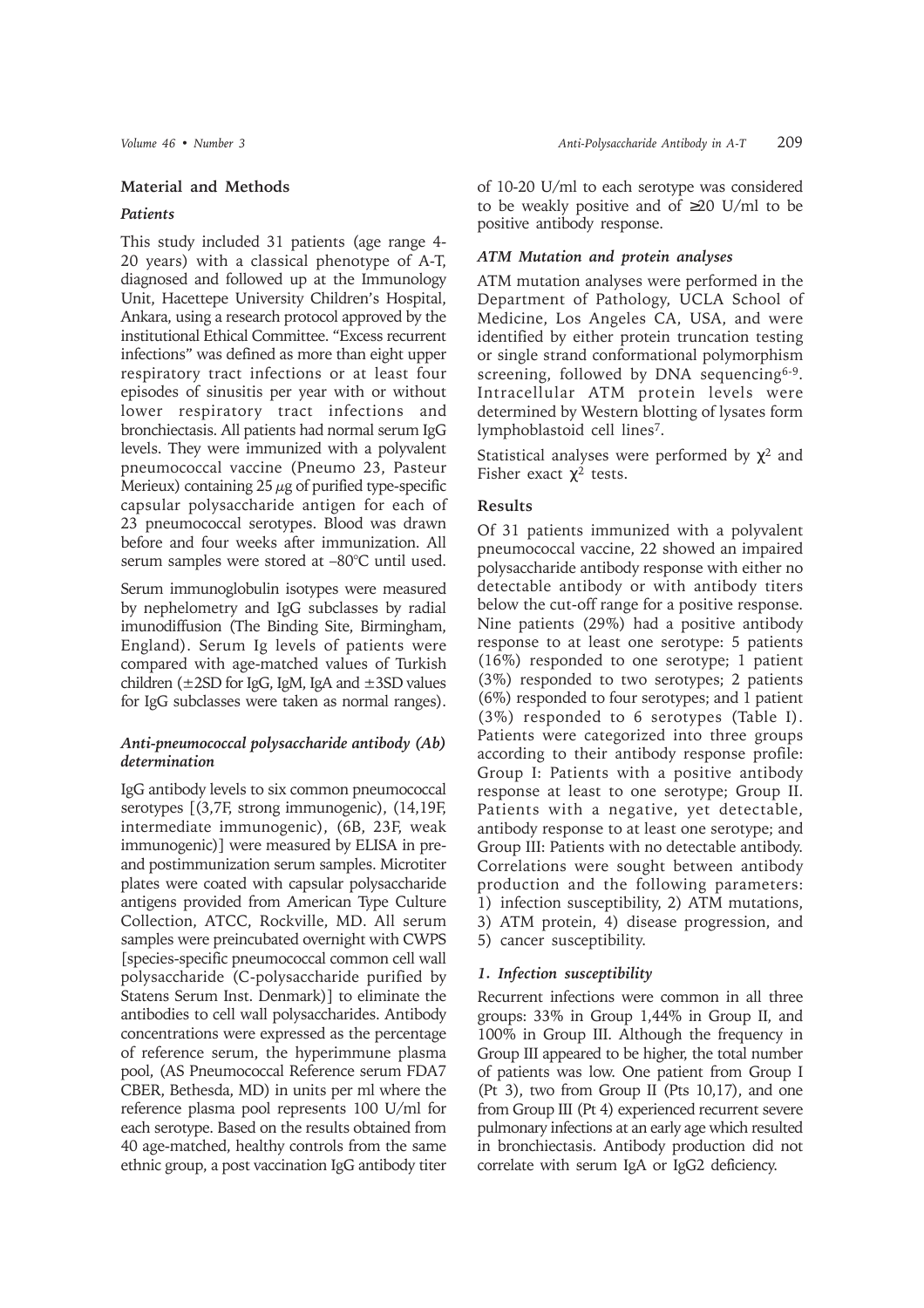| )<br>}<br>}<br>١<br>j                    |
|------------------------------------------|
| į<br>$\sqrt{2}$<br>ı                     |
| l                                        |
| Í                                        |
| $\sqrt{2}$<br>I                          |
| i<br>i<br>$\frac{1}{2}$<br>vat lata<br>I |
| ן<br>ג                                   |
| ļ<br>j                                   |
|                                          |
| l<br>$\frac{1}{2}$                       |
| i<br>Š<br>$\sqrt{2}$                     |
|                                          |
| ì<br>I<br>I                              |
| i                                        |
| ֚֓                                       |
| Table I                                  |

|                                    |                |                  | Rec.                   |                                                                                                   |                   |                 |                          |                       |
|------------------------------------|----------------|------------------|------------------------|---------------------------------------------------------------------------------------------------|-------------------|-----------------|--------------------------|-----------------------|
|                                    |                |                  | sino-                  | ්ය                                                                                                |                   |                 |                          |                       |
| Patient                            | Present<br>age | AFP              | pulmonary<br>infection | members<br>in family                                                                              | IgA               | $\lg \text{G2}$ | (homozygous)<br>Mutation | protein<br><b>ATM</b> |
|                                    |                | 168              | $^+$                   | Negative                                                                                          | ΝΟJ               | Z               | $\Xi$                    | $\infty$              |
|                                    |                | 177              |                        | Negative                                                                                          | Low               | ΜΟJ             | $\Xi$                    | Negative              |
|                                    |                | 148              |                        | Pulmonary Ca. (mat. grand aunt grandfather)                                                       | $\mathsf{z}$      | $\overline{z}$  | $\Xi$                    | $\infty$              |
|                                    |                | £                |                        | Gastric Ca. (pat. grandmother)                                                                    | $\, \geq$         | $\mathsf{Z}$    | $\Xi$                    | $\infty$              |
|                                    |                | $\overline{100}$ |                        | Ca. (mat. grand aunt grandfather)                                                                 | Low               | χοη             | $\Xi$                    | $\infty$              |
|                                    |                | 35               | $^{+}$                 | Pulmonary Ca. (pat. grand unde, mat. grand unde) Lymphoma (grand unde's son)                      |                   | $\mathsf{z}$    | $\Xi$                    | $\infty$              |
|                                    |                | 29               |                        | Lymphoma (sibling with AT)                                                                        | $\rm{z}$ $\rm{z}$ | $_{\text{Low}}$ | $\Xi$                    | Negative              |
| $\infty$                           |                | 126              |                        | Ca. cases in multiple family members                                                              | $\mathsf{Z}$      | $\mathsf{Z}$    | $INSA4-1G > T$           | $\trianglerighteq$    |
| Q                                  | 5              | 51               | $+1$                   | Larynx Ca. (mat. grand father) Leukemia (sibling with AT)                                         | $_{\text{Low}}$   | $\mathsf{z}$    | $\oplus$                 | Positive              |
| $\overline{10}$                    |                | 108              | + (severe)             | Negative                                                                                          | Low               | $\Xi$           | 5610delC                 | Positive              |
|                                    | 12             | 170              | H,                     | Negative                                                                                          | Low               | $_{\rm Low}$    | $IVS60 + del27$          | Negative              |
| 12                                 | $24*$          | 698              |                        | Patient died of lymphoma                                                                          | $\mathsf{z}$      | ΓoΜ             | 5554InsC                 | Negative              |
| 13                                 | 22             | 138              |                        | Negative                                                                                          | ΔW                | $\overline{z}$  | $IVS60 + de127$          | $\infty$              |
| $\overline{14}$                    | 16             | 168              |                        | Renal Ca. (mat. grandmother)                                                                      | $\mathsf{z}$      | $\Xi$           | 1564delA>G               | $\infty$              |
| 15                                 | 21             | 29               | $^+$                   | Negative                                                                                          | Δw                | £               | 2503InsA                 | Negative              |
| $\overline{16}$                    | 10             | $\Xi$            |                        | Ca cases in multiple family members                                                               | Low               | Low             | 5623C > T                | Positive              |
| 17                                 |                | 369              | + (severe)             | Gastric Ca (pat. grandfather) Renal Ca (mat. grandfather)                                         | Low               | Z               | $IVS21+3InsT$            | Negative              |
| 18                                 | 14             | 29               |                        | Negative                                                                                          | Z                 | Z               | 6188G > A                | Positive              |
|                                    |                |                  |                        | (Group III: Patients with no Polysaccharide Ab Production)                                        |                   |                 |                          |                       |
|                                    |                | £                | $^{+}$                 | Not known                                                                                         | Low               | $\mathbf{\Xi}$  | $\Xi$                    | $\mathsf{R}$          |
|                                    |                | $\overline{9}$   | $^{+}$                 | Not known                                                                                         | Low               | B               | $\Xi$                    | $\Xi$                 |
| ξ                                  | $18*$          | 265              | $^{+}$                 | Skin Ca. (pat. grandfather) Gastric Ca. (unde, mat. great-grand-mother leukemia (mat. grand unde) | $_{\rm Low}$      | Low             | $\Xi$                    | $\Theta$              |
| 4                                  | L              | 130              | + (severe)             | Negative                                                                                          | <b>NOT</b>        | Low             | $\Xi$                    | $\Theta$              |
| * Age of death.                    |                |                  |                        |                                                                                                   |                   |                 |                          |                       |
| UD: undetectable.<br>ND: not done. |                |                  |                        |                                                                                                   |                   |                 |                          |                       |

210 *Sanal Ö, et al The Turkish Journal of Pediatrics • July -September 2004*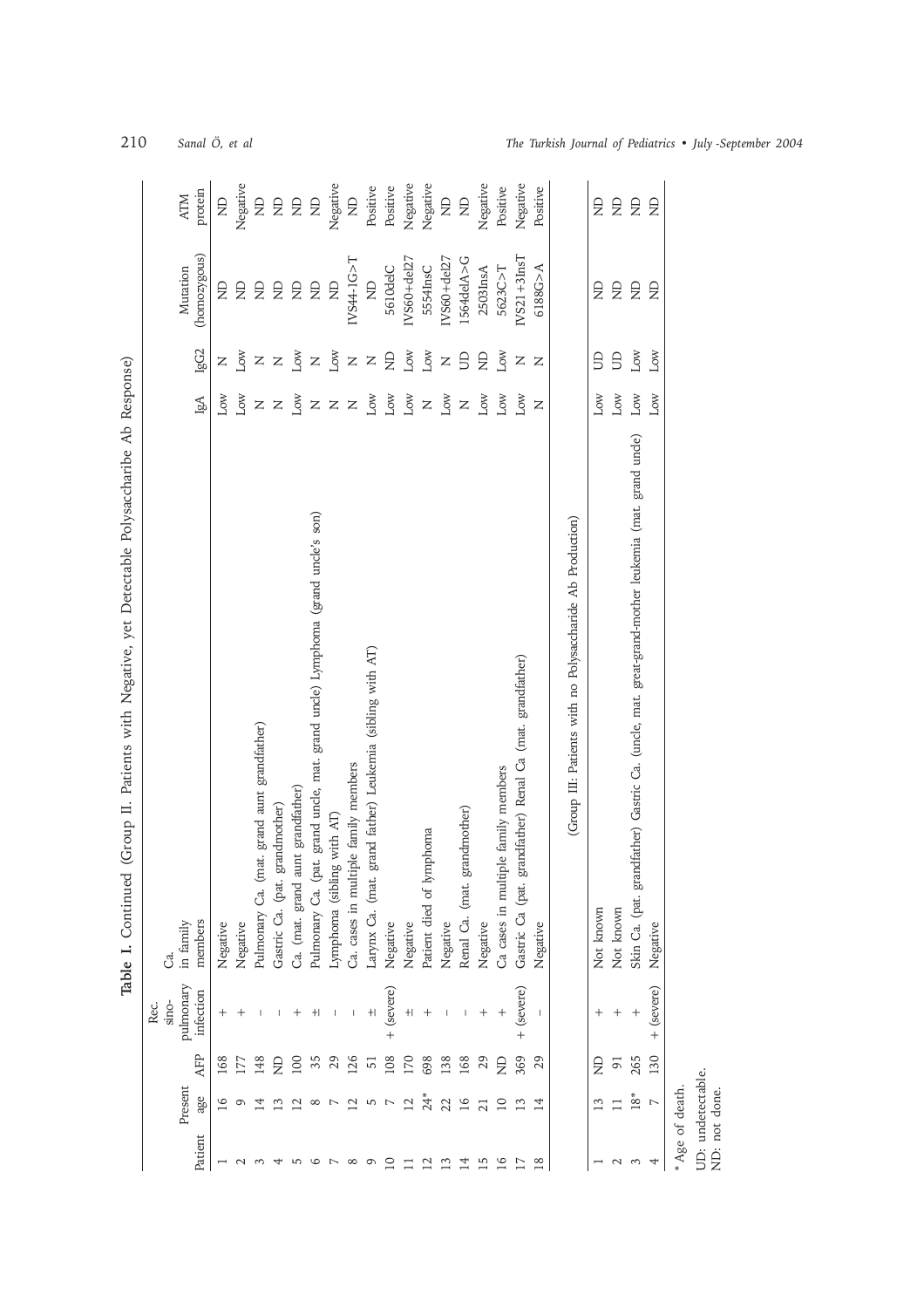## *2. ATM mutations*

ATM mutations were identified in three patients in Group I and in 10 patients in Group II. All of them were homozygous truncating mutations except for the patient (Pt 18) who had a homozygous missense mutation. Since it has been reported that patients with truncating mutations before residue 1125 had significantly worse survival and growth than those with truncations after that point $10$ , we sought correlation between antibody production and proximal and distal truncations; however, no such correlation could be found. Two patients who responded to more than half of the serotypes were homozygous for 3576G>A, a mutation which terminates the protein at residue 1192. However, other patients with distal mutations 5610delC and 5554 InsC had negative antipolysaccharide antibody responses.

# *3. ATM protein*

No correlation was found between antibody production and the presence or absence of intracellular ATM protein. Intracellular ATM protein was not present in three patients studied in Group I, while four patients out of 10 studied had ATM protein in Group II. ATM protein was not measured in any of the patients in Group III.

# *4. Disease progression*

Those patients with 3576G>A mutation who produced antipolysaccharide antibody tended to have a slower progression of the disease with a longer life span. Three affected siblings in one of those families (Pt 9, Group I) are still alive at the age of 22, 24 and 30 years, and another patient (Pt 7, Group I) is doing much better clinically at age 12 years than most of the patients with classical phenotype. Another two patients (Pts 13 and 18, Group II) also showed marked difference from the rest of the patients with slow progression of the disease. These latter patients had 6188G>A (missense) and IVS60del27 mutations.

### *5. Cancer susceptibility*

A family history of one or more malignancies (22% in Group I, 50% in Group II, and 50% in Group III) did not correlate with antibody response. Although the frequency in Group I appeared to be lower, it was not statistically significant.

# **Discussion**

The underlying mechanism of defective antibody responses in patients with A-T is unknown. The possibility of defective signaling through T cell and B cell membrane receptors has been investigated<sup>4,11</sup>. Despite the recent report of ATM-independent transmembrane signaling in transformed T cell lines from A-T patients<sup>11</sup>, transformed B cell lines from A-T patients are reported to have impaired calcium mobilization and impaired responses to cross-linking of the B cell receptor<sup>4</sup>, suggesting a role for the ATM protein in intracellular signaling. Since cross-linking of the surface immunoglobulin molecules can be considered as an equivalent of polyclonal B cell activation by T-independent type 2 antigens, our finding of a defective anti-polysaccharide antibody response in A-T may be a result of such faulty signaling in B cells. There are some reports on antibody response to various antigens in A-T; however, anti-polysaccharide antibody production is not a well-known aspect of the disease12-15. In one report the mean rise in antibody titers to blood group substance, E. coli, Vi antigen, and tularemia antigen was significantly less than in controls, but there was considerable variation in the group<sup>12</sup>. The primary IgG, IgM and IgA antibody responses to HPH (helix pommatia hemocyanin), a T cell dependent antigen, were found to be defective in patients with A-T, while secondary responses to diphtheria, tetanus and polio vaccine were normal<sup>13</sup>. In another report weak antibody response to tetanus and polio antigen was reported<sup>14</sup>. In five A-T patients studied, various anti-viral antibodies were found to be low or absent<sup>12</sup>. Lymphocytes from A-T patients produced (in vitro) less anti-influenza antibody than lymphocytes from normal controls15. In our previous study all of the 12 A-T patients studied produced normal anti-tetanus toxoid antibody after booster immunization<sup>5</sup>. Although the immunological abnormalities observed in A-T patients are usually considered to be quite variable, we report impaired antibody production against pneumococcal polysaccharide in the majority of 31 patients with classical A-T. However, we found no correlation between the degree of antibody production and frequent infections. Eighteen of 31 patients had poor antibody production although very low titers could be detected technically. Four patients did not have any detectable antibodies. Although these four patients experienced recurrent infections, the total number was too low to imply a cause-effect relationship; susceptibility to sinopulmonary infections was present in all three groups.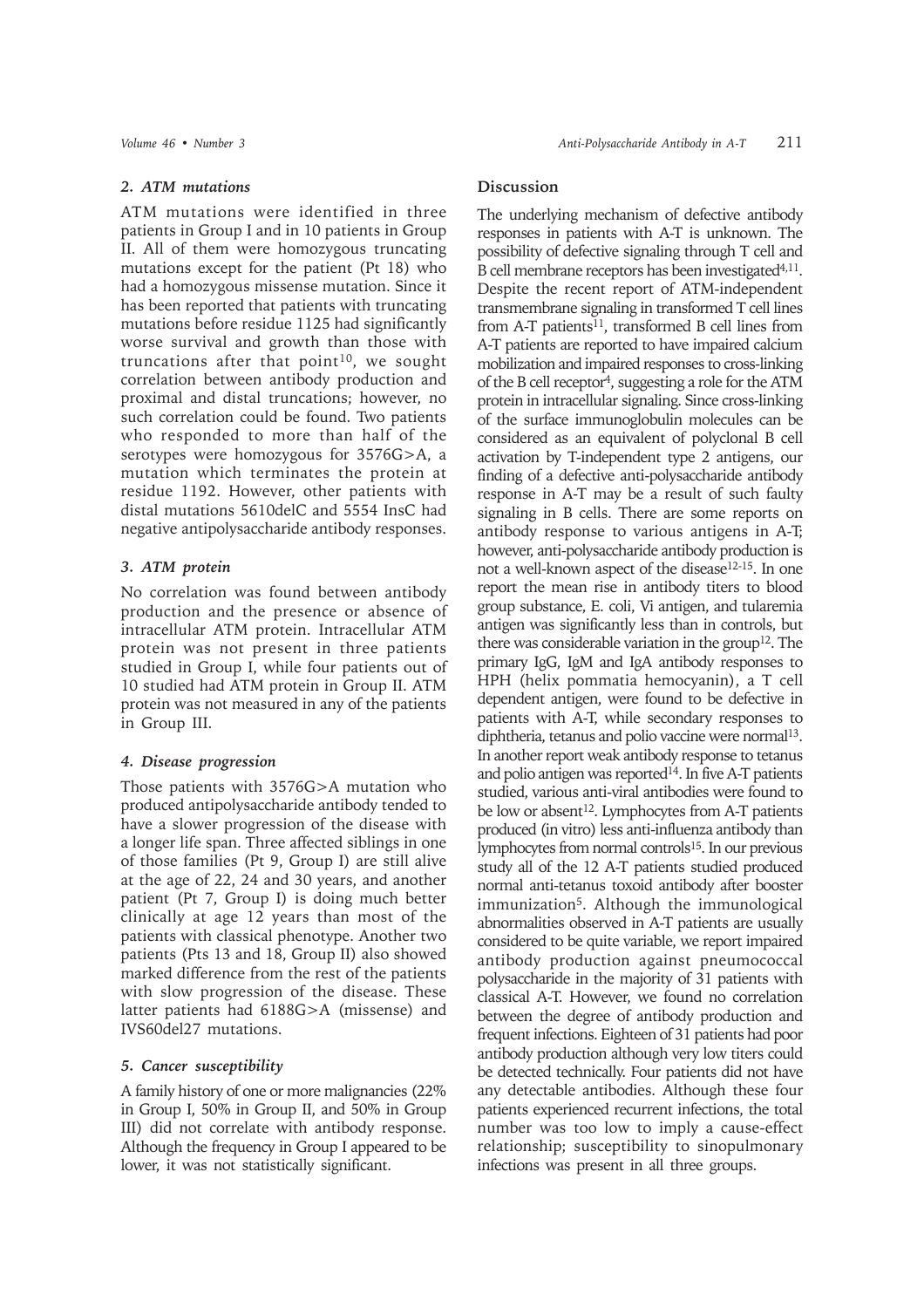Pneumococcal capsular polysaccharide antibody production has been reported previously to correlate with serum levels of IgG216. Furthermore, an impaired response to polysaccharide antigens has been reported in some patients with IgA deficiency<sup>17</sup>. Despite this, we observed no correlation between antipolysaccharide antibody response and serum immunoglobulin isotype levels.

The ATM protein is a phosphatidyl-inositol-3 (PI-3) kinase that senses ds DNA breaks and signals to cellular regulatory systems, through the phosphorylation of various substrates<sup>18,19</sup>, Over 400 unique mutations distributed across the full length of the ATM gene have been described in A-T patients to date. Approximately 70% of mutations truncate the ATM protein. Despite some variability in several features of the disease, clinical subsets have not been described. Occasionally, however, milder cases of the diseases have been reported. Such patients may show either later age at onset, more moderate severity of the ataxia, intermediate cellular radiosensitivity, or longer life  $span<sup>10,20</sup>$ . There are several reports on possible genotype-phenotype correlations in A-T patients<sup>7,10,20-22</sup>. One mutation (IVS+1126A>G, 5762 ins 137) in the United Kingdom population has been associated with milder phenotypes, i.e., slower progression of cerebellar ataxia, intermediate radionsensitivity and reduced cancer susceptibility<sup>20</sup>. In a recent study by Li and Swift $10$ , mean survival and height distribution of 134 A-T patients appeared to correlate with specific mutations, although the data were not very convincing. 3576G>A is the most common ATM mutation in Turkey, affecting 12.5% of patients. Our patients with the 3576G>A mutation tended to have a rather longer life span considering the natural course of the disease as described also by Gilad et al. $21$ . Three affected siblings in one of our 3576G>A families are still alive at the ages of 22, 24 and 30 years, and all of them had positive antipolysaccharide antibody response. Three affected siblings with the same homozygous mutation in another family died at the ages of 24, 29 and 32 years, relatively late considering the natural course of the disease.

At the molecular level, most genetic diseases exhibit a loss or reduction of protein secondary to a decrease in mRNA levels. In contrast, ATM mRNA has been found in every A-T patient tested to date. Despite this, a majority of A-T patients  $(83\%)$  lack detectable protein<sup>8</sup>. It has been suggested that patients whose cells are capable of producing even a modest amount of ATM protein may have distinct phenotypic features when compared with those cells that produce no detectable protein<sup>21</sup>. Alternatively it is possible that small but intracellular ATM protein are present in many A-T patients. One mutation (8494C>T) has been associated with detectable intracellular ATM protein<sup>7</sup>. However, in our study, four patients with detectable ATM protein showed no correlation with antibody production or with any other parameters.

Gatti et al.18,23 proposed a model for the phenotypic effects of ATM mutations in which truncation mutations, as are found in most A-T patients, would predispose to classical A-T with full neurological features, whereas most missense mutations would predispose to malignancy but not to the full neurological aspects of the classical A-T syndrome. We have two families with a homozygous missense mutation (6188G>A resulting in gly>glu). Both have had a milder form of AT. One patient showed a very weak pneumococcal antibody response (7 u/ml) to a single serotype. Neither family had a family history of malignancy. However, in another family with the missense mutation 6047A>G (asp>gly), multiple cancers were noted in relatives. It may be that the extent and severity of the disease depends not only on the type or site of the ATM mutations, but on the other genes as well.

Further investigations are needed to elucidate the role of the ATM protein in immunological abnormalities, sinopulmonary infections, and disease pathogenesis.

#### **Acknowledgements**

This study was partially supported by the Turkish Scientific and Technical Research Foundation (Project number: SBAG-U, 17/4).

#### **REFERENCES**

- 1. Roifman CM, Gelfand EW. Heterogeneity of the immunological deficiency in ataxia-telangiectasia: absence of a clinical-pathological correlation In: Gatti, RA Swifth M (eds). Ataxia-telangiectasia. New York: Alan R. Liss, Inc.; 1985: 273-285.
- 2. Ersoy F, Berkel AI, Sanal O, Oktay H. Twenty year follow-up of 160 patients with ataxia-telangiectasia. Turk J Pediatr 1991; 33: 205-215.
- 3. Regueiro JR, Porras O, lavin M, Gatti RA. Ataxiatelangiectasia. A primary immuno-deficiency revisited. Immunol Allergy Clin North Am 2000; 20: 177-206.